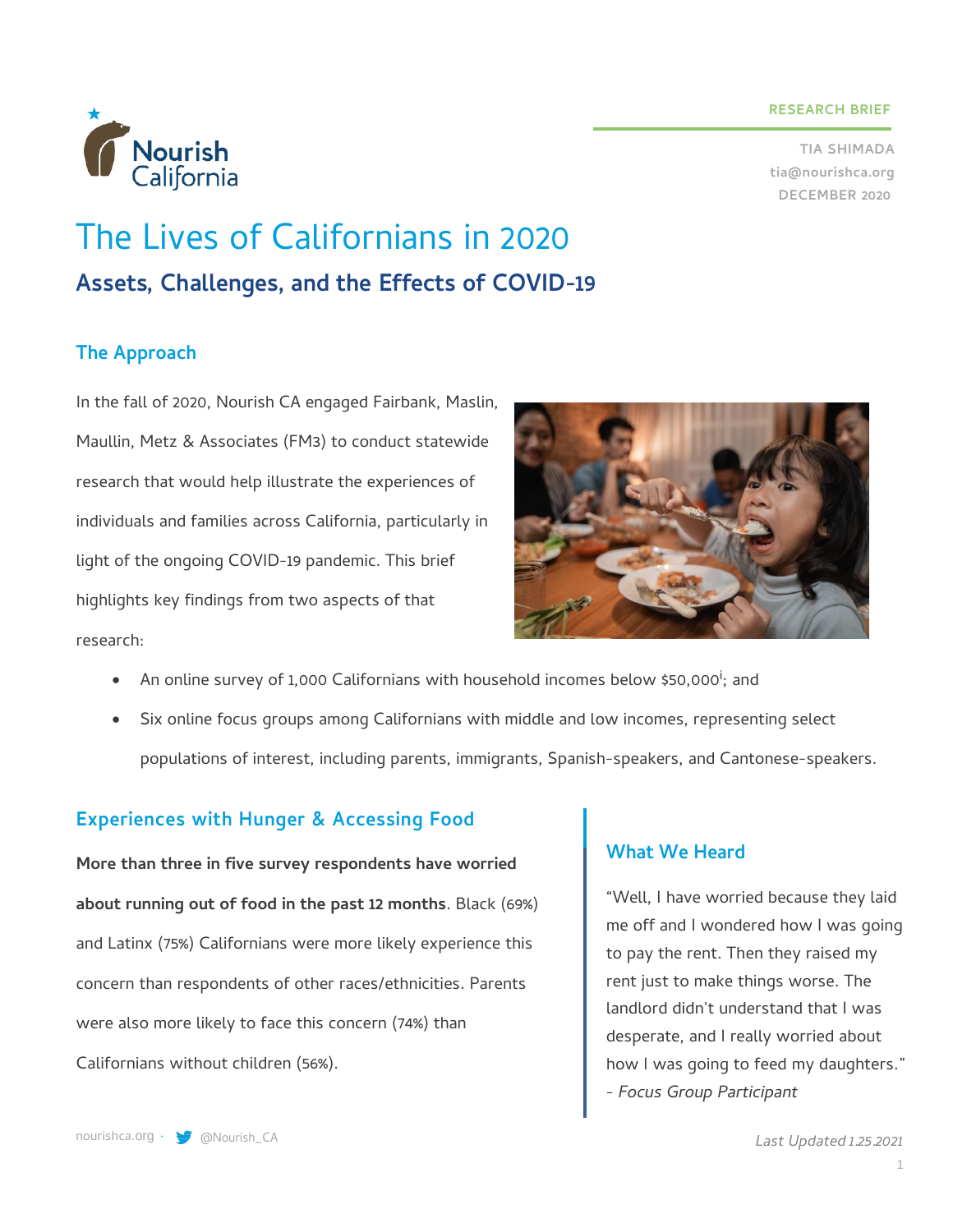

#### **More than half of all survey respondents have run out of food without money to get more.**

*Within the past 12 months the food we bought just didn't last and we didn't have money to get more. Is this statement often true, sometimes true, or never true for your household?*

| <b>Respondent Group</b> | <b>Often or Sometimes True</b> |
|-------------------------|--------------------------------|
| All Respondents         | 53%                            |
| Asian/Pacific Islander  | 42%                            |
| Black/African American  | 66%                            |
| l atinx                 | 65%                            |
| White                   | 44%                            |
| Parents                 | 63%                            |
| No Children             | 48%                            |

#### **High food prices pose the greatest challenges to accessing food.**

When asked to rate several challenges to accessing food, the top three factors were high food prices, not enough or inconsistent income, and "not enough social supports and benefits, including CalFresh, EBT, SNAP, or WIC benefits."



#### *Ranking Challenges with Accessing Food*

## **What We Heard**

"That is when I applied for help because I didn't even have money for the rent and my wife wasn't working. They laid her off too. The children kept asking for food; that they wanted this or that, and they were bored of eating the same thing every day. But there was no other option. But it happened often, and we are still dealing with it. We are coping." *- Focus Group Participant*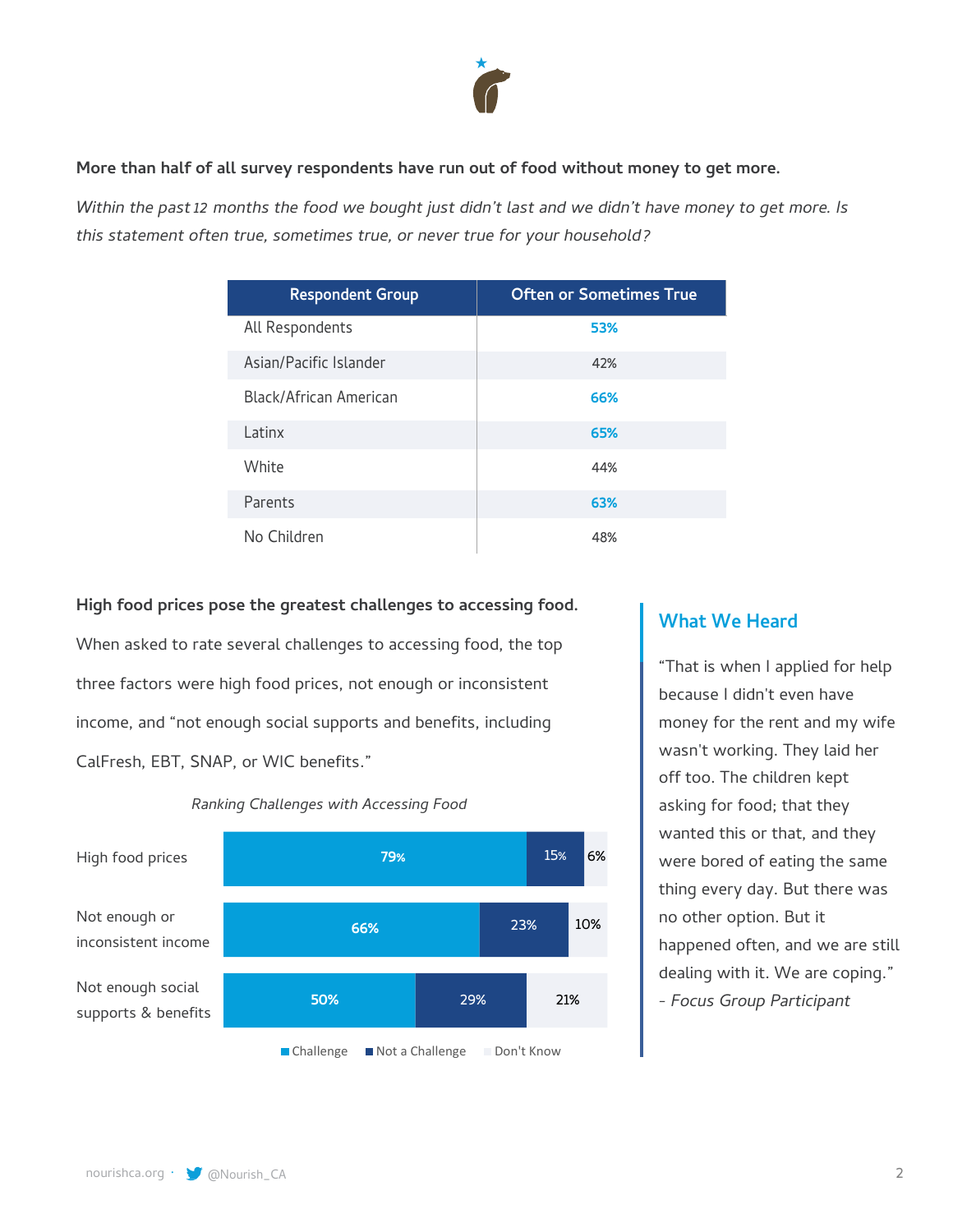

**For older adults, concern about the spread of the coronavirus is by far the biggest obstacle to accessing food (78%).** Less than half reported other obstacles such as a fixed income, mobility issues, lack of information, and transportation.

### **What We Heard**

"There is a lot of loneliness. There is a lot of isolation where…people who live alone and if they are not able to reach out via the Internet, they are not getting any interaction and there is a lot of depression and loneliness. *- Focus Group Participant (Older Adult)*



**Free groceries and money to purchase food would be the most helpful forms of food assistance for most families.** When asked to rate the most helpful sources of assistance in accessing food, two-thirds said free or discounted groceries would be "extremely" or "very" helpful; 63% pointed to money or vouchers to buy food and groceries; and 55% said more funds via CalFresh/food stamps, EBT, the CA WIC card, or similar benefits card would be helpful.

## **Experiences with Public Programs**

**Half (52%) of current CalFresh recipients have received additional CalFresh/EBT benefits during the pandemic.** Sixty-five percent of those who received additional benefits said it helped benefits last to the end of the month and 75% said it allowed them to purchase a greater variety of foods.

## **What We Heard**

"I didn't have a problem with the rent because thank God I got up [after having COVID] and was able to return to work. I did have to ask for food stamps because in reality I didn't have enough money to move forward. It wasn't for me but more for my daughters. Right now, thank God, the company is open again and I hope that everything gets better so we can move on and we won't have to depend on that. But sometimes we have to rely on food stamps, or my daughters don't eat." *- Focus Group Participant*